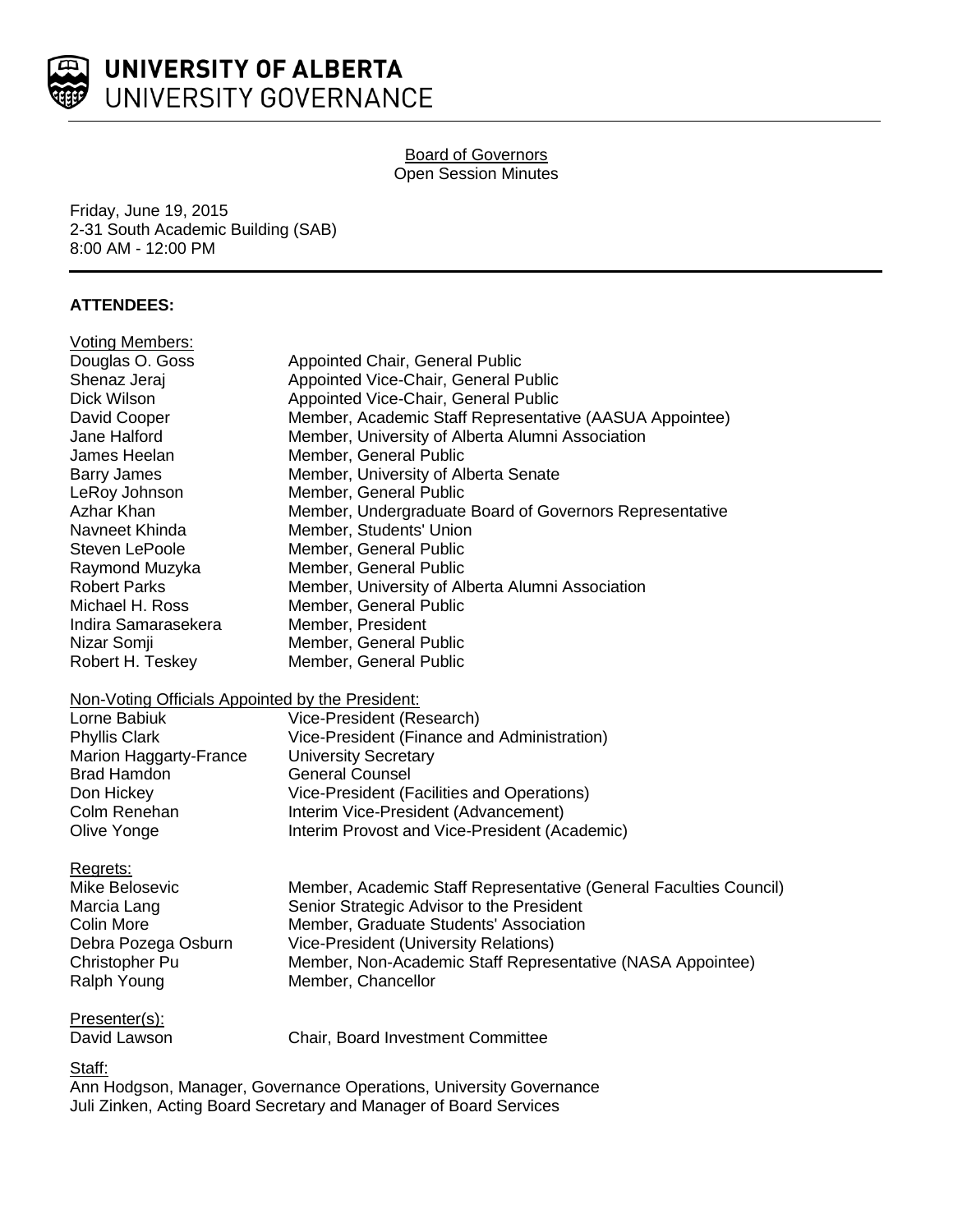# **OPENING SESSION**

- 1. *Chair's Session*
- 1a. Call to Order and Confirmation of Quorum

*Presenter(s)*: Douglas O. Goss

The Acting Board Secretary confirmed that the attendance constituted quorum. The Chair called the meeting to order at 8:00 a.m.

## 1b. Approval of Open Session Agenda

Materials before members are contained in the official meeting file.

# *Presenter(s)*: Douglas O. Goss

The motion was moved and seconded.

THAT the Board of Governors approve the Open Session agenda as presented.

**CARRIED**

# 1c. Conflict of Interest - Opportunity for Declaration

*Presenter(s)*: Douglas O. Goss

The Chair made note of the following:

- The University of Alberta has policy and procedure in place for Conflict of Interest and Conflict of Commitment, and Board members make annual disclosures.
- In addition, Board members must declare any conflict related to the Board Agenda of each meeting and, in the event of such conflict, absent themselves from the discussion and voting on the item.
- The Post-Secondary Learning Act, Section 16(5) states that: The members of the board must act in the best interests of the university.

The Chair invited members to declare conflicts of interest related to the Open Session Agenda of the meeting. Seeing none, he declared the question asked and answered.

## 1d. Chair's Remarks

## *Presenter(s)*: Douglas O. Goss

The Chair welcomed members and guests and informed them that the Board had celebrated its retiring members the night before at its annual member recognition dinner, honouring in particular President and Vice-Chancellor, Indira Samarasekera, who finishes her second term at the end of June. He noted that today's Board of Governors' meeting would be the President's last and led members in applauding President Samarasekera for her service, her passion and her unwavering dedication to the University of Alberta.

The Chair also congratulated Dr Ray Muzyka on being named a recipient of the 2015 University of Alberta Alumni Innovation Award, along with his former Bioware partner, Dr Greg Zeschuk, noting that the award recognizes University of Alberta alumni who have significantly impacted their profession, community, the University, or society at large by developing an innovative program, process or product.

He reminded members that the President is the spokesperson for the University and that he is the Board of Governors' spokesperson.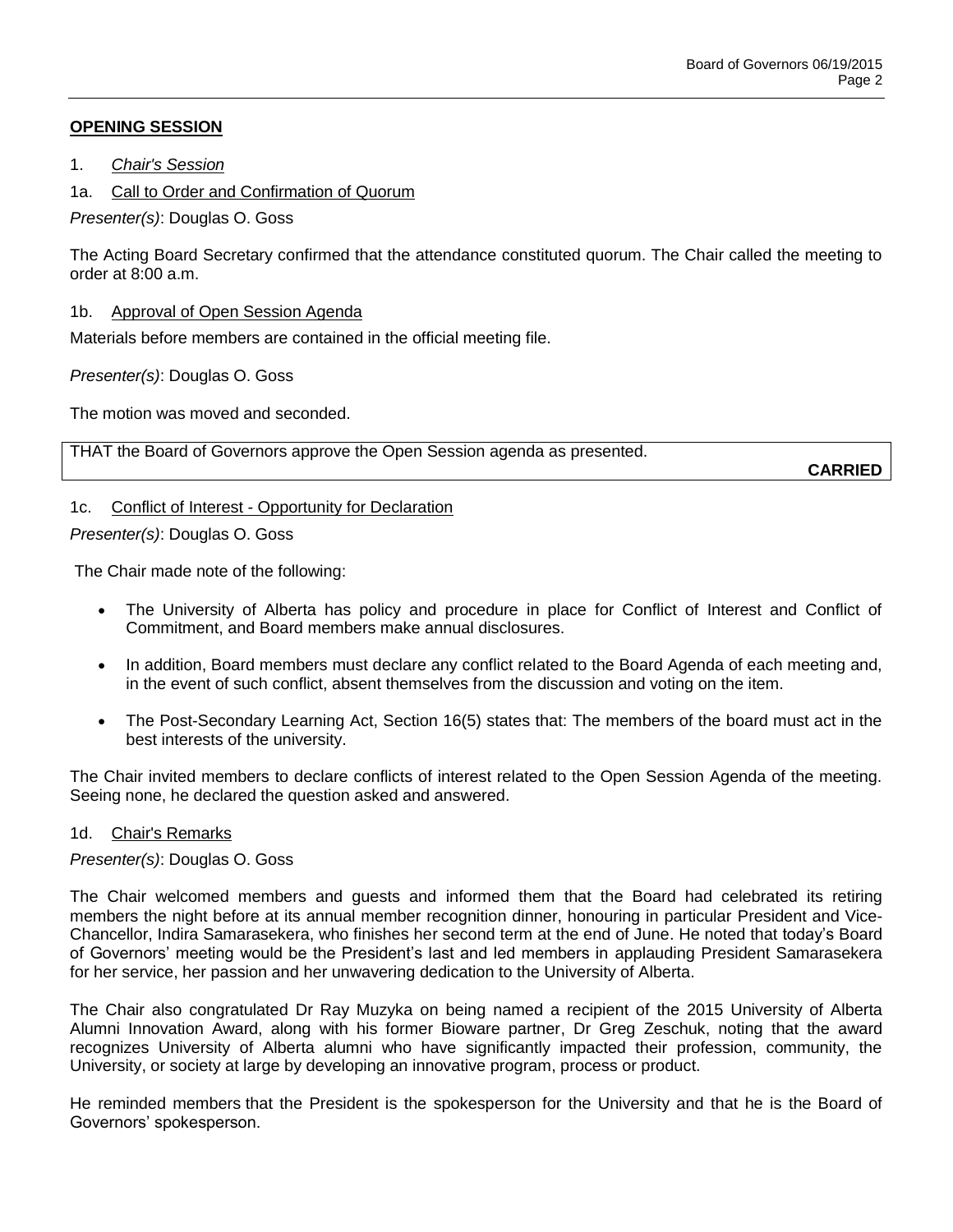## 2. *Report of the President*

## *Presenter(s)*: Indira Samarasekera, Lorne Babiuk

In addition to her written report, the President included verbal points of interest to the Board on the provincial government's recent announcement of Bill 3, reviewing the details of the Bill and informing the Board of its implications for post-secondary education and the University of Alberta. She apprised the Board of a recent meeting with the Minister and Deputy Minister of Innovation and Advanced Education where she articulated the University of Alberta's need to compete with peer institutions and offered that the University play a leadership role in the Campus Alberta network.

The President responded to questions from the Board relating to the details of the market modifier rollback; the perception for the professional Faculties regarding quality for cost; how the University plans to allocate the market modifier backfill; and the University's government relations strategy.

The President invited Dr Lorne Babiuk to provide an update on research funding and suggested that, in the future, Dr Babiuk report regularly to the Board through the Board Learning and Discovery Committee regarding research funding competitions and announcements.

Dr Babiuk provided an update on the status of the University of Alberta's submissions to the Canada First Research Excellence Fund (CFREF) competition. He also informed the Board of the university's recent success in the Canada Foundation for Innovation (CFI) John R. Evans Leaders Fund competition, where the university received four awards totaling \$1.1 million in funding.

Dr Babiuk and President Samarasekera responded to questions from the Board regarding the University of Toronto's research funding successes, details on the CFREF competition, and the University of Alberta's plans for aboriginal initiatives and increased aboriginal student enrolment.

The President also informed the Board that Dr Catherine Swindlehurst, former Director, Office of the President, had been named Chief of Staff of that office.

## 3. *Report from the University Secretary*

*Presenter(s)*: Marion Haggarty-France

The University Secretary referred Board members to the 2015-2016 Board of Governors' schedule in front of them, noting it is now available on the University Governance website. She also invited Board members to take time over the summer to read the book provided to them: *University Leadership and Public Policy in the Twenty-First Century: A President's Perspective*, by Peter MacKinnon.

## 4. *Approval of the Consent Agenda*

Materials before members are contained in the official meeting file.

## *Presenter(s)*: Douglas O. Goss

The Chair removed items 4h, *Report of the Investment Committee*, and 4i, *Investment Committee Annual Report*, from the Consent Agenda.

- 4a. Approval of the Open Session Minutes of May 8, 2015
- 4b. Approval of the Open Session Minutes of June 1, 2015
- 4c. *Report of the Finance and Property Committee*
- 4ci. Creation of a Legal Entity Policy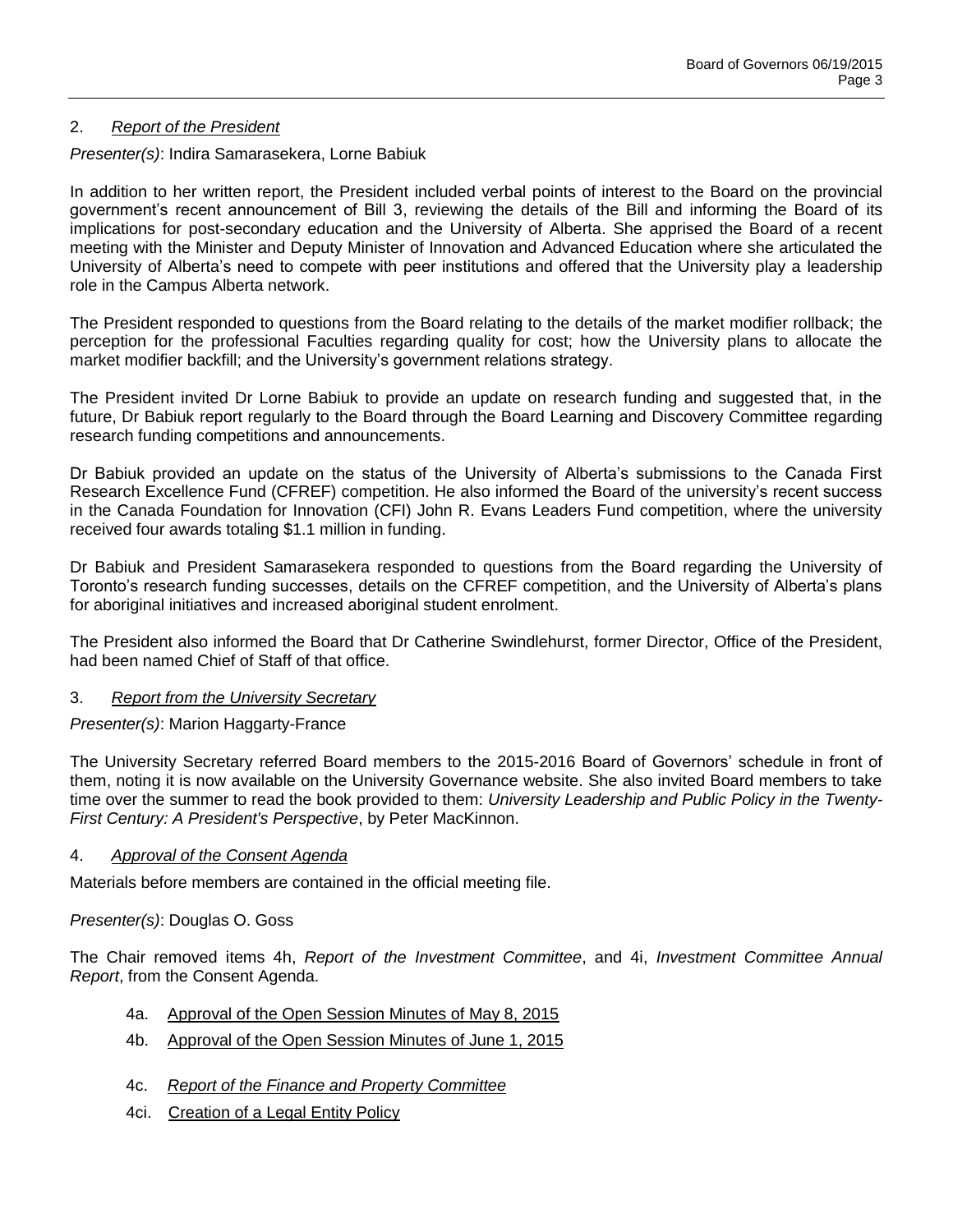- 4cii. Rescission of the \$50.00 Faculty Student Fund fee for the Faculty of Law
- 4d. *Report of the University Relations Committee*
- 4di. University of Alberta Annual Report

# *Information Reports*

- 4e. Report of the Audit Committee
- 4f. Report of the Finance and Property Committee
- 4g. Report of the Human Resources and Compensation Committee
- 4h. Report of the Investment Committee removed from Consent Agenda
- 4i. Investment Committee Annual Report removed from Consent Agenda
- 4j. Report of the Learning and Discovery Committee
- 4k. Report of the Safety, Health and Environment Committee
- 4l. Report of the University Relations Committee

## *Regular Reports*

- 4m. Chancellor's Report
- 4n. Alumni Association
- 4o. Students' Union
- 4p. Graduate Students' Association
- 4q. Association of Academic Staff
- 4r. Non-Academic Staff Association
- 4s. General Faculties Council
- 4t. Board Chair and Board Members Activity Report

The motion was moved and seconded.

THAT the Board of Governors approve the Open Session Consent Agenda, as amended.

**CARRIED**

At the invitation of the Board Chair, Mr David Lawson, Chair of the Board Investment Committee, reviewed the Committee's report to the Board from its June meeting, highlighting in particular the Committee's approval of a revised Statement of Investment Principles and Beliefs (SIP&B).

The Board engaged in discussion regarding the SIP&B, the appropriateness of its comparables, strength of the statement (in particular, the use of the word "generally"), and extent of stakeholder consultation. Following discussion, the Board Chair asked that Administration, in consultation with the Board Investment Committee, consider the feasibility of incorporating environmental, social and governance (ESG) goals, targets and parameters into the University Funds Investment Policy, in order to assist the Board in determining what is most appropriate for the University. He requested that the incorporation of ESG issues into policy also involve reporting on how University investment activities support ESG best practices.

Mr Lawson then presented the Board Investment Committee's Annual Report, providing highlights related to fund performance and accomplishments over the year, including: the great success in returns earned by the endowment funds, the addition of two private equity mandates, a change in currency risk management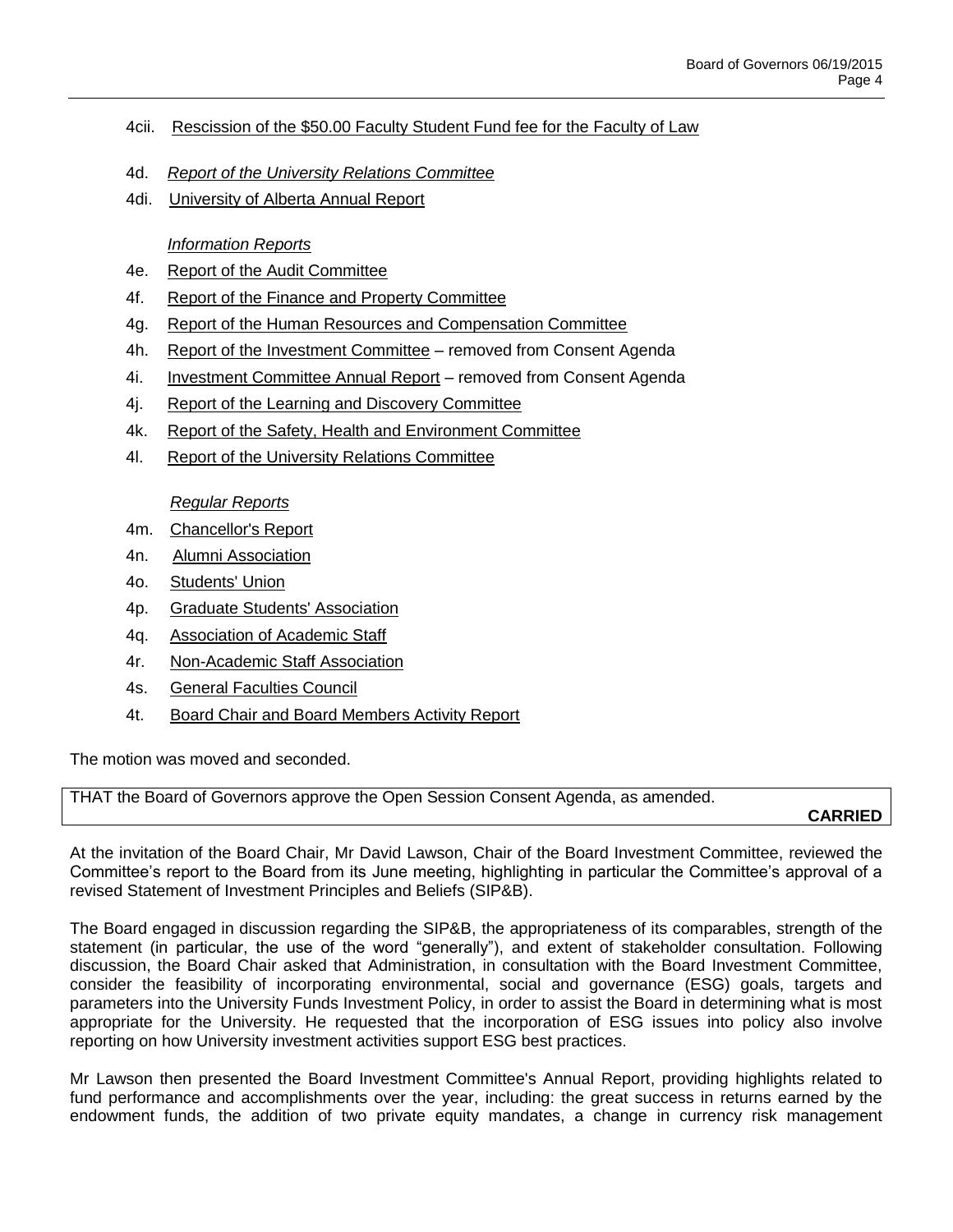practices, and a dynamic investment approach. He noted that, going forward, management would be expanding in emerging assets and private equity, reviewing the appropriateness of commodities as an asset class in the inflation sensitive investment strategy, and concluding an assessment of the University's investment management capabilities with the assistance of an independent external consultant.

## **ACTION ITEMS**

- 5. *Report of the Investment Committee*
- 5a. University Investment Policy

Materials before members are contained in the official meeting file.

#### *Presenter(s)*: David Lawson

*Purpose of the Proposal*: To implement minor revisions to the University Funds Investment Policy. Major revisions to the policy were approved by the Board of Governors on June 21, 2013 that are expected to have a higher probability of maintaining the real value of the Unitized Endowment Pool (UEP) (after inflation and spending). Other minor revisions were approved by the Board of Governors on June 20, 2014.

#### *Discussion*:

Mr Lawson introduced the item, informing the Board that the proposed changes were intended to improve organization and consistency within the document. He noted that there were no major changes to the investment guidance, and that the governance statement was moved to the top of the policy in order to apply to both endowed and non-endowed assets.

The motion was moved and seconded.

THAT the Board of Governors, on the recommendation of the Board Investment Committee, approve the revised University Funds Investment Policy effective April 1, 2015, as set forth in Attachment 1 to the agenda documentation.

**CARRIED**

## 6. *Report of the Finance and Property Committee*

*Presenter(s)*: Dick Wilson

## 6a. Envision: Year 3 – Capital Expenditure Authorization Request (CEAR)

Materials before members are contained in the official meeting file.

*Presenter(s)*: Don Hickey

*Purpose of the Proposal*: To obtain approval to proceed with the third year of the five-year *Envision* energy management program and approval of a capital expenditure of not more than Nine Million Dollars (\$9 000 000) in Canadian funds to be implemented in the third year of the program.

#### *Discussion*:

Mr Hickey provided members with a brief history of the *Envision* energy management program, reminding members that the current *Envision* program was approved by the Board in 2013, and noting that the increased expenditure for Year 3 is due to higher-than-anticipated electricity consumption in new buildings. He reviewed the purposes of the program: to achieve energy savings, reduce operating and maintenance costs, improve space conditions, address deferred maintenance, reduce greenhouse gas emissions, and support sustainable development.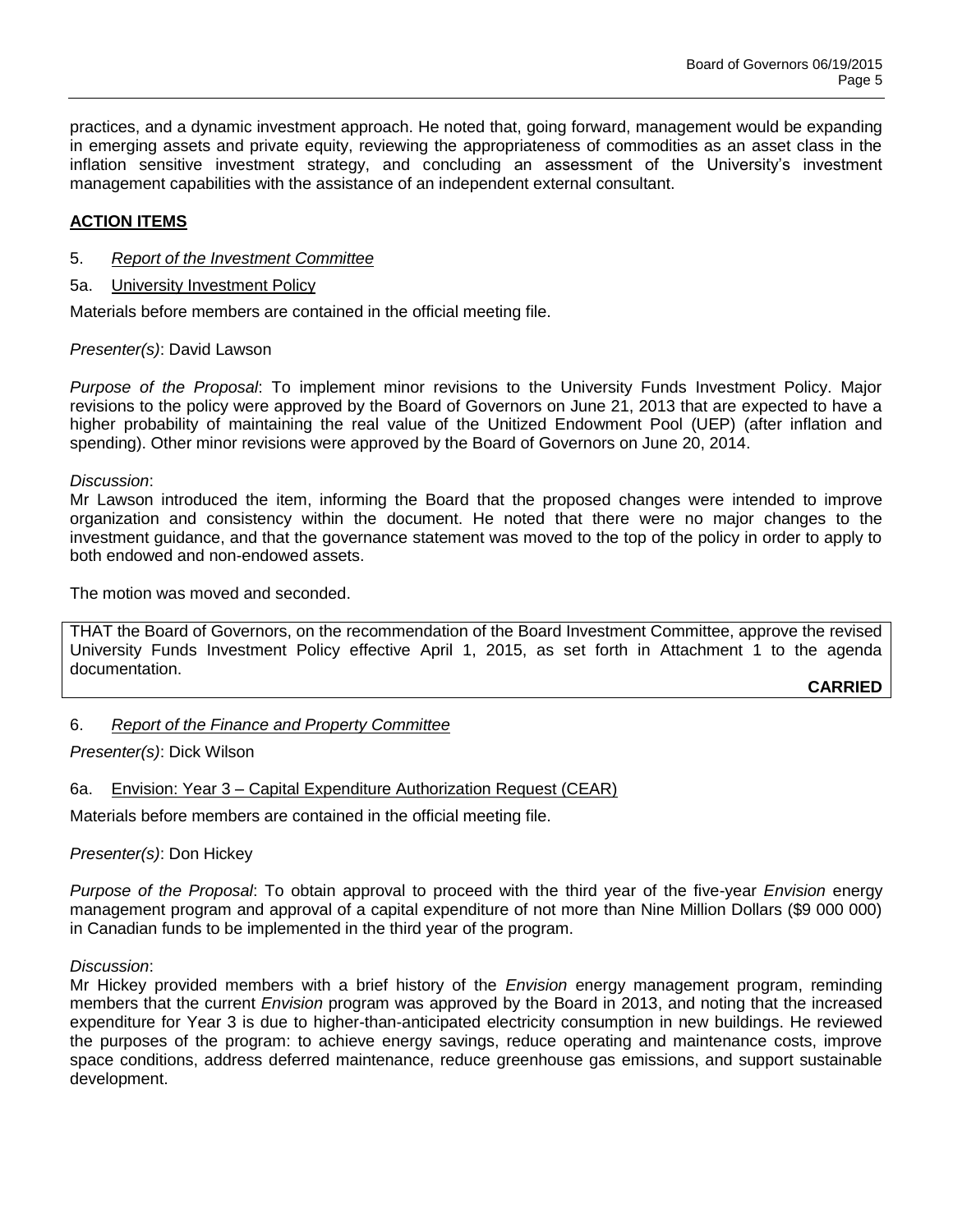Mr Hickey also reviewed the project's financial analysis and borrowing proposal, explaining that the rationale for variations in borrowing percentages is intended to account for potential interest rate fluctuation, and that the \$9,000,000 expenditure will be paid back from the energy savings.

Mr Hickey responded to questions from members regarding the length of the program and whether or not it will impact the University's capital budget.

The motion was moved and seconded.

THAT the Board of Governors, on the recommendation of the Board Finance and Property Committee, approve the University's third year of the five-year *Envision* energy management program and a capital expenditure of not more than Nine Million Dollars (\$9,000,000.00) in Canadian funds to implement the third year of the program.

**CARRIED**

#### 6b. Envision: Year 3 – Borrowing Resolution & Order in Council

Materials before members are contained in the official meeting file.

#### *Presenter(s)*: Don Hickey

*Purpose of the Proposal*: To obtain financing to fund the implementation of the third of the five-year *Envision* energy management program. A borrowing resolution and borrowing motion requires the approval of the Board of Governors, based on the recommendation of the Board Finance and Property Committee, in order that the required Order in Council may be obtained from the Government of Alberta prior to undertaking the implementation.

*Discussion*:

This item was discussed and considered with Item 6a, *Envision: Year 3 – Capital Expenditure Authorization Request (CEAR)*.

The motion was moved and seconded.

THAT the Board of Governors, on the recommendation of the Board Finance and Property Committee:

- a) execute a Borrowing Resolution requesting approval of financing the third year of the five-year *Envision*  energy management program in an amount not to exceed Nine Million Dollars (\$9,000,000.00) in Canadian funds for a term not to exceed fifteen (15) years at an interest rate of not more than five and one-half percent (5.5%); and
- b) make an application to the Minister of Innovation and Advanced Education for the required approval of the Lieutenant Governor in Council.

**CARRIED**

#### 7. *Report of the Board Chair*

*Presenter(s)*: Douglas O. Goss

7a. Committee Appointments

Materials before members are contained in the official meeting file.

*Presenter(s)*: Douglas O. Goss; Marion Haggarty-France

*Purpose of the Proposal*: To consider revisions to the annual appointment roster to Board Committees.